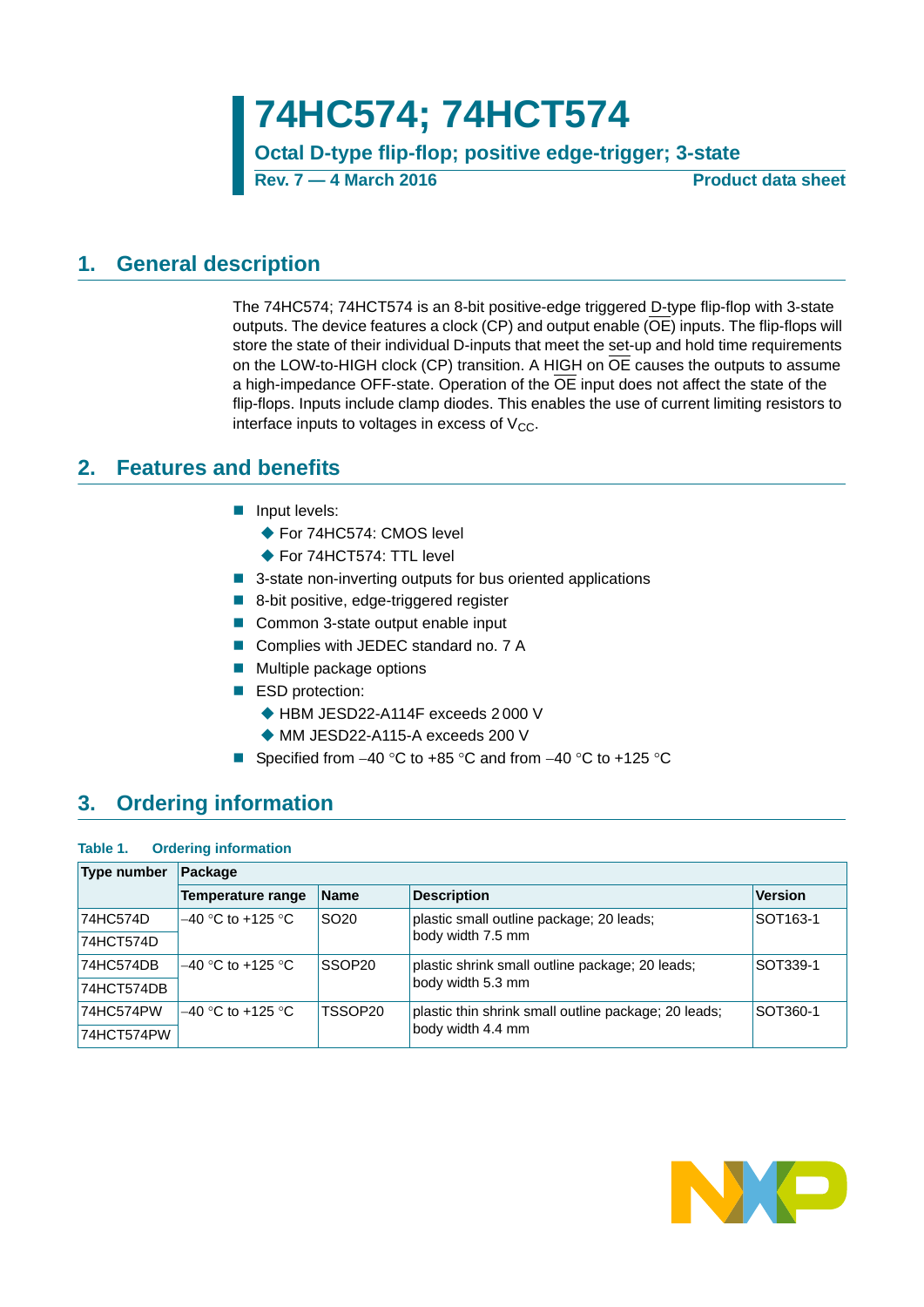**Octal D-type flip-flop; positive edge-trigger; 3-state**

# <span id="page-1-0"></span>**4. Functional diagram**

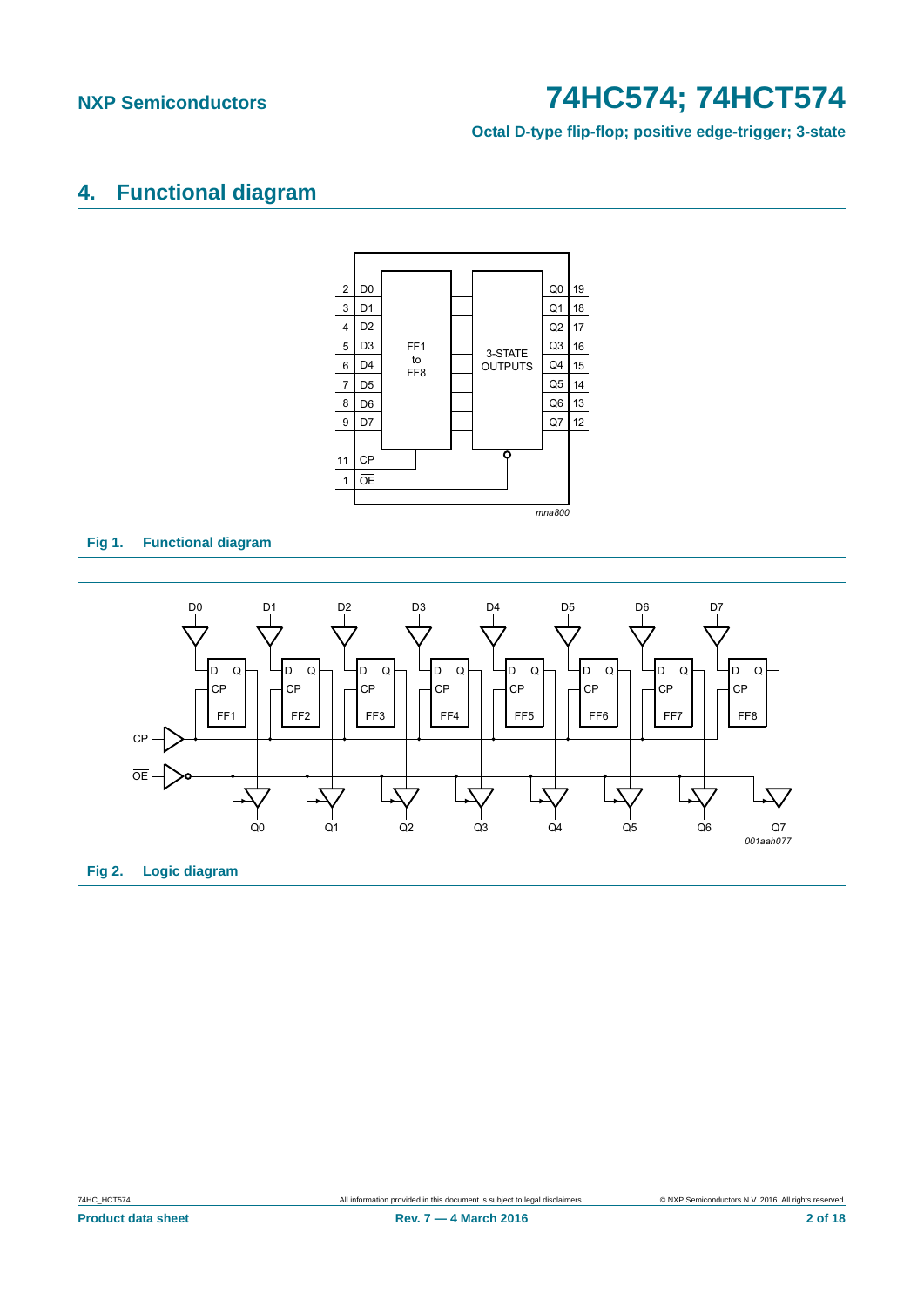**Octal D-type flip-flop; positive edge-trigger; 3-state**



# <span id="page-2-0"></span>**5. Pinning information**

### **5.1 Pinning**

<span id="page-2-1"></span>

### **5.2 Pin description**

<span id="page-2-2"></span>

| Table 2.<br><b>Pin description</b> |                                                                            |                                                      |
|------------------------------------|----------------------------------------------------------------------------|------------------------------------------------------|
| Symbol                             | Pin                                                                        | <b>Description</b>                                   |
| <b>OE</b>                          |                                                                            | 3-state output enable input (active LOW)             |
| DI[0:7]                            | 2, 3, 4, 5, 6, 7, 8, 9                                                     | data input                                           |
| <b>GND</b>                         | 10                                                                         | ground (0 V)                                         |
| <b>CP</b>                          | 11                                                                         | clock input (LOW-to-HIGH, edge triggered)            |
| Q[0:7]                             | 19, 18, 17, 16, 15, 14, 13, 12                                             | 3-state flip-flop output                             |
| $V_{CC}$                           | 20                                                                         | supply voltage                                       |
| 74HC HCT574                        | All information provided in this document is subject to legal disclaimers. | © NXP Semiconductors N.V. 2016. All rights reserved. |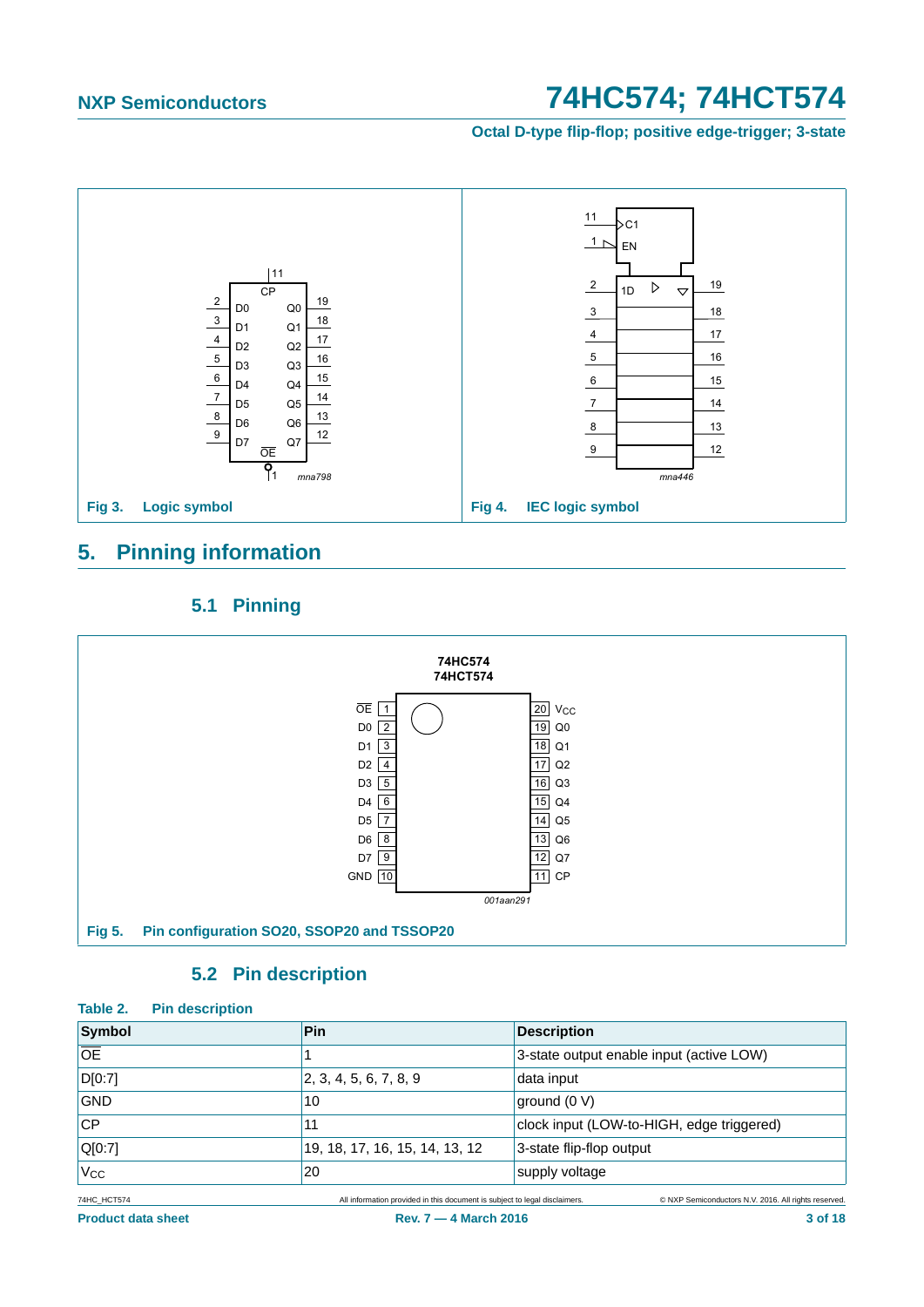**Octal D-type flip-flop; positive edge-trigger; 3-state**

# <span id="page-3-2"></span>**6. Functional description**

#### Table 3. Function table<sup>[1]</sup>

| <b>Operating mode</b>            | Input     |     | Internal | Output    |    |
|----------------------------------|-----------|-----|----------|-----------|----|
|                                  | <b>OE</b> | lCP | Dn       | flip-flop | Qn |
| Load and read register           |           |     |          |           |    |
|                                  |           |     |          | Н         |    |
| Load register and disable output | Н         |     |          | ۰         |    |
|                                  | н         |     |          | Н         |    |

<span id="page-3-0"></span>[1] H = HIGH voltage level;

h = HIGH voltage level one setup time prior to the HIGH-to-LOW CP transition;

L = LOW voltage level;

l = LOW voltage level one setup time prior to the HIGH-to-LOW CP transition;

Z = high-impedance OFF-state;

 $\uparrow$  = LOW-to-HIGH clock transition.

# <span id="page-3-3"></span>**7. Limiting values**

#### **Table 4. Limiting values**

*In accordance with the Absolute Maximum Rating System (IEC 60134). Voltages are referenced to GND (ground = 0 V).*

| <b>Symbol</b>                | <b>Parameter</b>        | <b>Conditions</b>                                             |       | Min                      | <b>Max</b> | <b>Unit</b> |
|------------------------------|-------------------------|---------------------------------------------------------------|-------|--------------------------|------------|-------------|
| $V_{\rm CC}$                 | supply voltage          |                                                               |       | $-0.5$                   | $+7$       | V           |
| $\vert I_{\mathsf{IK}}\vert$ | input clamping current  | $V_1 < -0.5$ V or $V_1 > V_{CC} + 0.5$ V                      |       | ۰                        | ±20        | mA          |
| $I_{OK}$                     | output clamping current | $V_{\rm O}$ < -0.5 V or $V_{\rm O}$ > V <sub>CC</sub> + 0.5 V |       | ۰                        | ±20        | mA          |
| $\vert I_{\rm O}\vert$       | output current          | $V_{\Omega}$ = -0.5 V to (V <sub>CC</sub> + 0.5 V)            |       | ۰                        | ±35        | mA          |
| $I_{\rm CC}$                 | supply current          |                                                               |       | $\overline{\phantom{a}}$ | $+70$      | mA          |
| <b>I</b> GND                 | ground current          |                                                               |       | $\overline{\phantom{a}}$ | $-70$      | mA          |
| $T_{\text{stg}}$             | storage temperature     |                                                               |       | $-65$                    | $+150$     | °C          |
| $P_{\text{tot}}$             | total power dissipation | SO20, SSOP20 and TSSOP20 packages                             | $[1]$ | $\overline{\phantom{a}}$ | 500        | mW          |

<span id="page-3-1"></span>[1] For SO20:  $P_{tot}$  derates linearly with 8 mW/K above 70 °C.

For SSOP20 and TSSOP20 packages:  $P_{tot}$  derates linearly with 5.5 mW/K above 60 °C.

# <span id="page-3-4"></span>**8. Recommended operating conditions**

#### **Table 5. Recommended operating conditions**

 *Voltages are referenced to GND (ground = 0 V)*

| Symbol             | Parameter           | <b>Conditions</b> | 74HC574 |                          |              |       | <b>74HCT574</b>          |              | Unit        |
|--------------------|---------------------|-------------------|---------|--------------------------|--------------|-------|--------------------------|--------------|-------------|
|                    |                     |                   | Min     | Typ                      | <b>Max</b>   | Min   | <b>Typ</b>               | <b>Max</b>   |             |
| $V_{\rm CC}$       | supply voltage      |                   | 2.0     | 5.0                      | 6.0          | 4.5   | 5.0                      | 5.5          | V           |
| $V_{1}$            | input voltage       |                   | 0       | $\overline{\phantom{0}}$ | $V_{\rm CC}$ |       | -                        | $V_{\rm CC}$ | V           |
| 'V <sub>o</sub>    | output voltage      |                   | 0       | $\overline{\phantom{0}}$ | $V_{\rm CC}$ | 0     | $\overline{\phantom{0}}$ | $V_{\rm CC}$ | V           |
| $\mathbf$<br>l amb | ambient temperature |                   | $-40$   | $+25$                    | $+125$       | $-40$ | $+25$                    | $+125$       | $^{\circ}C$ |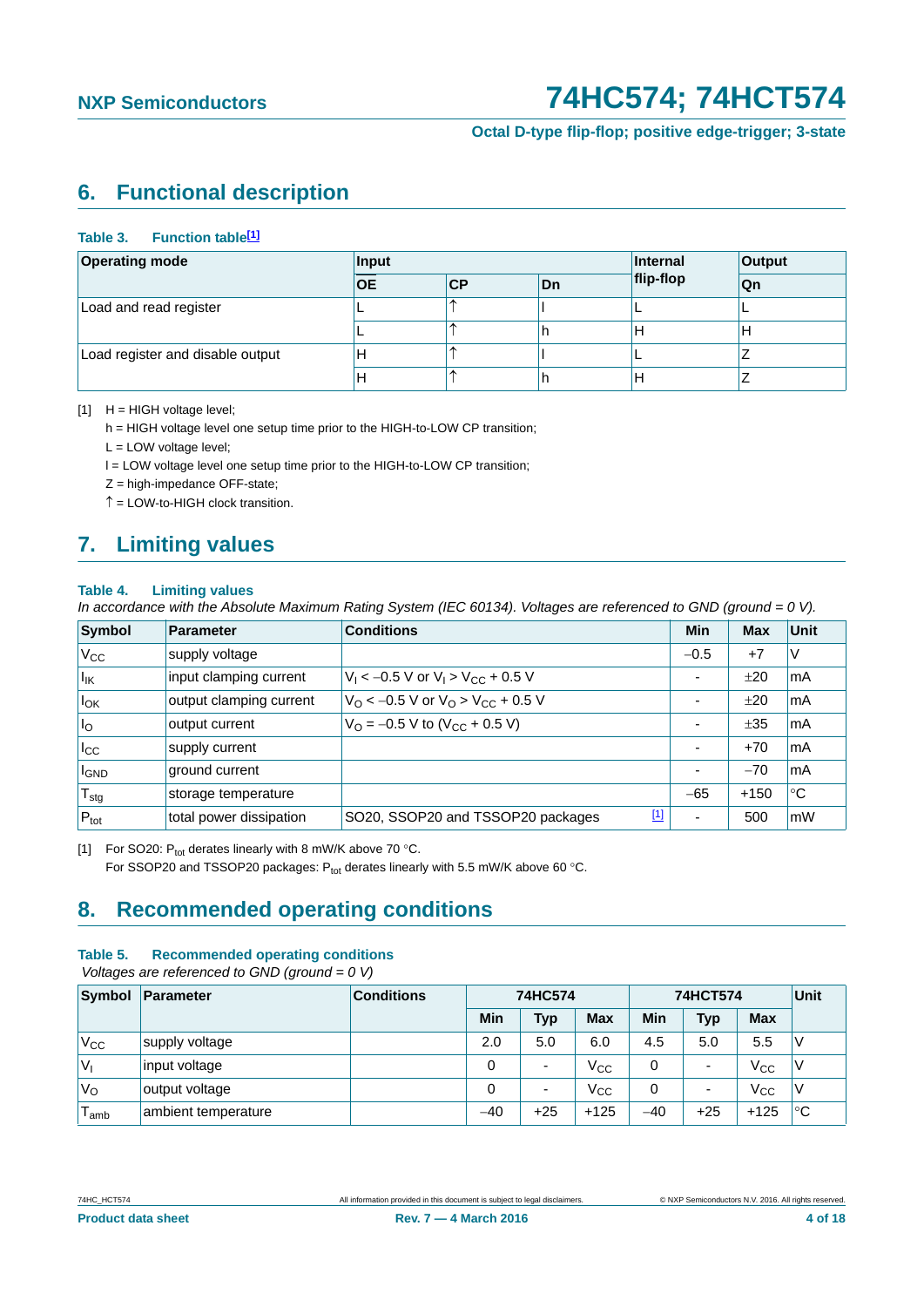### **Octal D-type flip-flop; positive edge-trigger; 3-state**

| voltages are referenced to GivD (ground = 0 V)Commuted |                                     |                      |     |                          |            |                 |            |                          |      |  |  |
|--------------------------------------------------------|-------------------------------------|----------------------|-----|--------------------------|------------|-----------------|------------|--------------------------|------|--|--|
| Symbol                                                 | Parameter                           | <b>Conditions</b>    |     | 74HC574                  |            | <b>74HCT574</b> | Unit       |                          |      |  |  |
|                                                        |                                     |                      | Min | Typ                      | <b>Max</b> | Min             | <b>Typ</b> | Max                      |      |  |  |
| ι Δt/ΔV                                                | input transition rise and fall rate | $V_{\rm CC}$ = 2.0 V | -   | $\overline{\phantom{0}}$ | 625        |                 | -          | $\overline{\phantom{a}}$ | ns/V |  |  |
|                                                        |                                     | $V_{\rm CC} = 4.5 V$ |     | .67                      | 139        |                 | 1.67       | 139                      | ns/V |  |  |
|                                                        |                                     | $V_{\rm CC}$ = 6.0 V | -   | $\overline{\phantom{0}}$ | 83         |                 | -          | $\overline{\phantom{a}}$ | ns/V |  |  |

# **Table 5. Recommended operating conditions** *…continued*

 $V$ oltages are referenced to GND (ground  $= 0$  V)

### <span id="page-4-0"></span>**9. Static characteristics**

#### **Table 6. Static characteristics**

*At recommended operating conditions; voltages are referenced to GND (ground = 0 V).*

| Symbol Parameter      |                             | <b>Conditions</b>                                                       |                          | 25 °C       |                |                          |                |                          |                          |         |
|-----------------------|-----------------------------|-------------------------------------------------------------------------|--------------------------|-------------|----------------|--------------------------|----------------|--------------------------|--------------------------|---------|
|                       |                             |                                                                         | <b>Min</b>               | <b>Typ</b>  | <b>Max</b>     | Min                      | <b>Max</b>     | <b>Min</b>               | <b>Max</b>               |         |
| <b>74HC574</b>        |                             |                                                                         |                          |             |                |                          |                |                          |                          |         |
| V <sub>IH</sub>       | <b>HIGH-level</b>           | $V_{CC}$ = 2.0 V                                                        | 1.5                      | 1.2         | $\blacksquare$ | 1.5                      | $\blacksquare$ | 1.5                      | $\blacksquare$           | V       |
|                       | input voltage               | $V_{CC}$ = 4.5 V                                                        | 3.15                     | 2.4         |                | 3.15                     |                | 3.15                     |                          | $\vee$  |
|                       |                             | $V_{CC}$ = 6.0 V                                                        | 4.2                      | 3.2         | $\blacksquare$ | 4.2                      | $\blacksquare$ | 4.2                      | $\blacksquare$           | V       |
| $V_{\rm IL}$          | LOW-level                   | $V_{\text{CC}}$ = 2.0 V                                                 | $\overline{\phantom{a}}$ | 0.8         | 0.5            | $\overline{\phantom{a}}$ | 0.5            | $\blacksquare$           | 0.5                      | V       |
|                       | input voltage               | $V_{CC} = 4.5 V$                                                        | $\overline{\phantom{a}}$ | 2.1         | 1.35           |                          | 1.35           | ä,                       | 1.35                     | $\vee$  |
|                       |                             | $V_{CC}$ = 6.0 V                                                        | ÷,                       | 2.8         | 1.8            | $\blacksquare$           | 1.8            | ä,                       | 1.8                      | V       |
| <b>V<sub>OH</sub></b> | <b>HIGH-level</b>           | $V_I = V_{IH}$ or $V_{IL}$                                              |                          |             |                |                          |                |                          |                          |         |
|                       | output voltage              | $I_{\rm O} = -20 \mu A$ ; $V_{\rm CC} = 2.0 \text{ V}$                  | 1.9                      | 2.0         | $\blacksquare$ | 1.9                      | $\blacksquare$ | 1.9                      | $\blacksquare$           | $\vee$  |
|                       |                             | $I_{\text{O}} = -20 \mu\text{A}$ ; $V_{\text{CC}} = 4.5 \text{ V}$      | 4.4                      | 4.5         | $\blacksquare$ | 4.4                      | $\overline{a}$ | 4.4                      |                          | $\vee$  |
|                       |                             | $I_{\text{O}} = -20 \mu\text{A}$ ; $V_{\text{CC}} = 6.0 \text{ V}$      | 5.9                      | 6.0         | ÷,             | 5.9                      | $\blacksquare$ | 5.9                      | $\overline{\phantom{a}}$ | V       |
|                       |                             | $I_{\text{O}} = -6.0$ mA; $V_{\text{CC}} = 4.5$ V                       | 3.98                     | 4.32        |                | 3.84                     |                | 3.7                      |                          | $\vee$  |
|                       |                             | $I_{\text{O}} = -7.8 \text{ mA}$ ; $V_{\text{CC}} = 6.0 \text{ V}$      | 5.48                     | 5.81        | $\blacksquare$ | 5.34                     | ÷,             | 5.2                      | $\overline{a}$           | V       |
| $V_{OL}$              | LOW-level                   | $V_I = V_{IH}$ or $V_{IL}$                                              |                          |             |                |                          |                |                          |                          |         |
|                       | output voltage              | $I_{\text{O}}$ = 20 µA; $V_{\text{CC}}$ = 2.0 V                         | $\blacksquare$           | 0           | 0.1            | $\blacksquare$           | 0.1            | $\blacksquare$           | 0.1                      | V       |
|                       |                             | $I_{\text{O}}$ = 20 µA; $V_{\text{CC}}$ = 4.5 V                         | ÷,                       | $\mathbf 0$ | 0.1            |                          | 0.1            |                          | 0.1                      | V       |
|                       |                             | $I_{\text{O}}$ = 20 $\mu$ A; V <sub>CC</sub> = 6.0 V                    | $\blacksquare$           | $\Omega$    | 0.1            |                          | 0.1            | ä,                       | 0.1                      | $\vee$  |
|                       |                             | $IO$ = 6.0 mA; $VCC$ = 4.5 V                                            | $\blacksquare$           | 0.15        | 0.26           | $\overline{\phantom{a}}$ | 0.33           | $\blacksquare$           | 0.4                      | V       |
|                       |                             | $IO$ = 7.8 mA; $VCC$ = 6.0 V                                            | $\blacksquare$           | 0.16        | 0.26           |                          | 0.33           | ÷,                       | 0.4                      | $\vee$  |
| h.                    | input leakage<br>current    | $V_1 = V_{CC}$ or GND;<br>$V_{CC} = 6.0 V$                              | $\blacksquare$           |             | ±0.1           | $\blacksquare$           | ±1.0           | $\blacksquare$           | ±1.0                     | $\mu$ A |
| $I_{OZ}$              | OFF-state<br>output current | $V_1 = V_{1H}$ or $V_{1L}$ ; $V_{CC} = 6.0$ V;<br>$V_O = V_{CC}$ or GND | $\overline{\phantom{a}}$ | Ĭ.          | ±0.5           | $\overline{\phantom{0}}$ | ±5.0           | $\overline{\phantom{a}}$ | ±10.0                    | $\mu$ A |
| $I_{\rm CC}$          | supply current              | $V_1 = V_{CC}$ or GND; $I_0 = 0$ A;<br>$V_{\text{CC}} = 6.0 V$          | $\blacksquare$           | ٠           | 8.0            |                          | 80             | $\blacksquare$           | 160                      | $\mu$ A |
| C <sub>1</sub>        | input<br>capacitance        |                                                                         | $\overline{\phantom{a}}$ | 3.5         |                |                          | $\blacksquare$ |                          |                          | pF      |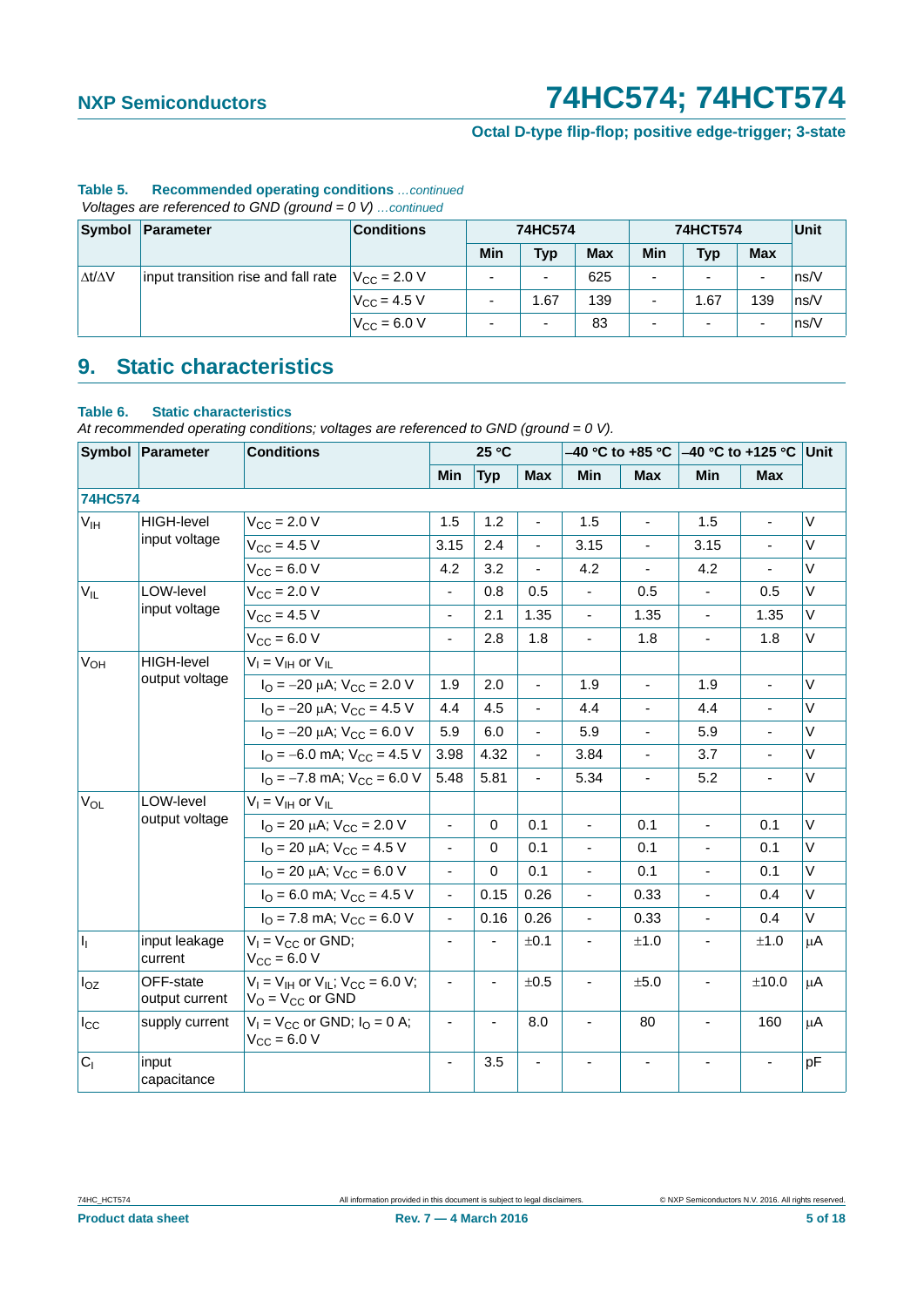### **Octal D-type flip-flop; positive edge-trigger; 3-state**

|                        | Symbol Parameter                   | <b>Conditions</b>                                                                                              |                          | 25 °C                        |                |                          | –40 °C to +85 °C         |                          | $-40$ °C to +125 °C      | <b>Unit</b> |
|------------------------|------------------------------------|----------------------------------------------------------------------------------------------------------------|--------------------------|------------------------------|----------------|--------------------------|--------------------------|--------------------------|--------------------------|-------------|
|                        |                                    |                                                                                                                | Min                      | <b>Typ</b>                   | <b>Max</b>     | Min                      | <b>Max</b>               | Min                      | <b>Max</b>               |             |
| <b>74HCT574</b>        |                                    |                                                                                                                |                          |                              |                |                          |                          |                          |                          |             |
| V <sub>IH</sub>        | <b>HIGH-level</b><br>input voltage | $V_{CC}$ = 4.5 V to 5.5 V                                                                                      | 2.0                      | 1.6                          | ٠              | 2.0                      | $\overline{\phantom{0}}$ | 2.0                      | $\overline{\phantom{m}}$ | V           |
| $V_{IL}$               | LOW-level<br>input voltage         | $V_{CC}$ = 4.5 V to 5.5 V                                                                                      | $\blacksquare$           | 1.2                          | 0.8            |                          | 0.8                      | $\blacksquare$           | 0.8                      | V           |
| <b>V<sub>OH</sub></b>  | <b>HIGH-level</b>                  | $V_1 = V_{1H}$ or $V_{1I}$ ; $V_{CC} = 4.5$ V                                                                  |                          |                              |                |                          |                          |                          |                          |             |
|                        | output voltage                     | $I_{\Omega} = -20 \mu A$                                                                                       | 4.4                      | 4.5                          | $\blacksquare$ | 4.4                      | ä,                       | 4.4                      | $\overline{\phantom{a}}$ | $\vee$      |
|                        |                                    | $I_{\Omega} = -6$ mA                                                                                           | 3.98                     | 4.32                         | $\blacksquare$ | 3.84                     | $\blacksquare$           | 3.7                      | $\sim$                   | V           |
| $V_{OL}$               | LOW-level                          | $V_1 = V_{1H}$ or $V_{1L}$ ; $V_{CC} = 4.5$ V                                                                  |                          |                              |                |                          |                          |                          |                          |             |
|                        | output voltage                     | $I_{\Omega} = 20 \mu A$                                                                                        | $\blacksquare$           | $\Omega$                     | 0.1            | $\blacksquare$           | 0.1                      | $\blacksquare$           | 0.1                      | V           |
|                        |                                    | $I_{\Omega} = 6.0$ mA                                                                                          | ÷,                       | 0.16                         | 0.26           | $\overline{\phantom{0}}$ | 0.33                     | $\blacksquare$           | 0.4                      | V           |
| $\vert$ <sub>I</sub>   | input leakage<br>current           | $V_1 = V_{CC}$ or GND;<br>$V_{\rm CC}$ = 5.5 V                                                                 | $\overline{\phantom{0}}$ |                              | ±0.1           |                          | ±1.0                     |                          | ±1.0                     | μA          |
| $I_{OZ}$               | OFF-state<br>output current        | $V_1 = V_{1H}$ or $V_{1I}$ ; $V_{CC} = 5.5$ V;<br>$V_{\rm O}$ = $V_{\rm CC}$ or GND                            | ÷,                       | ä,                           | ±0.5           |                          | ±5.0                     | ÷,                       | ±10                      | μA          |
| $I_{\rm CC}$           | supply current                     | $V_1 = V_{CC}$ or GND; $I_Q = 0$ A;<br>$V_{CC}$ = 5.5 V                                                        | $\blacksquare$           | $\qquad \qquad \blacksquare$ | 8.0            |                          | 80                       | $\overline{\phantom{a}}$ | 160                      | μA          |
| $\Delta$ <sub>cc</sub> | additional<br>supply current       | $V_1 = V_{CC} - 2.1 V;$<br>other inputs at V <sub>CC</sub> or GND;<br>$V_{CC}$ = 4.5 V to 5.5 V;<br>$IO = 0$ A |                          |                              |                |                          |                          |                          |                          |             |
|                        |                                    | per input pin; Dn inputs                                                                                       | $\overline{\phantom{a}}$ | 50                           | 180            |                          | 225                      |                          | 245                      | $\mu$ A     |
|                        |                                    | per input pin; OE input                                                                                        | ٠                        | 125                          | 450            |                          | 563                      | $\blacksquare$           | 613                      | μA          |
|                        |                                    | per input pin; CP input                                                                                        | ÷,                       | 150                          | 540            | $\blacksquare$           | 675                      | $\blacksquare$           | 735                      | μA          |
| C <sub>1</sub>         | input<br>capacitance               |                                                                                                                | $\overline{\phantom{a}}$ | 3.5                          |                |                          |                          |                          |                          | pF          |

#### **Table 6. Static characteristics** *…continued*

*At recommended operating conditions; voltages are referenced to GND (ground = 0 V).*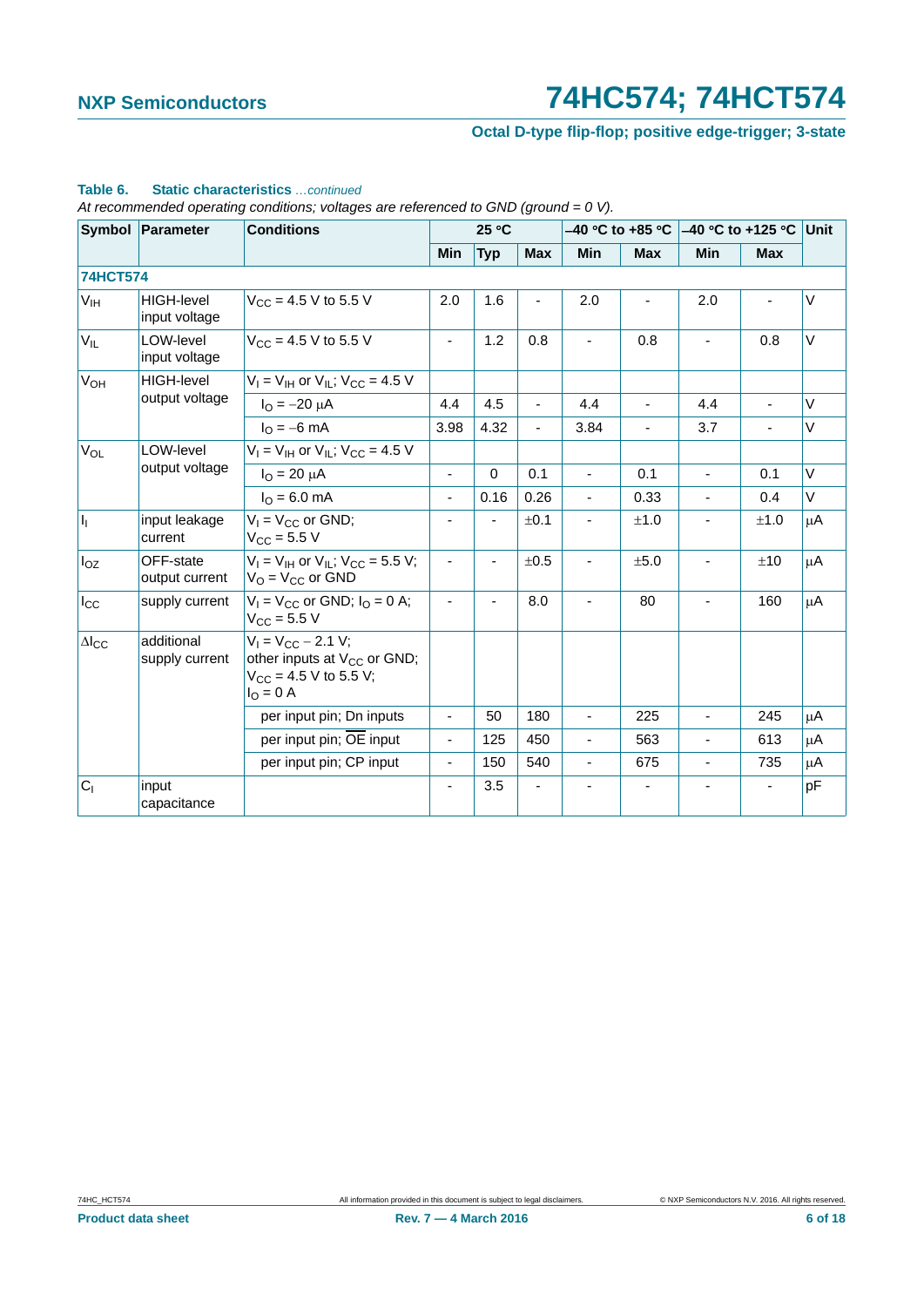**Octal D-type flip-flop; positive edge-trigger; 3-state**

# <span id="page-6-1"></span>**10. Dynamic characteristics**

#### <span id="page-6-0"></span>**Table 7. Dynamic characteristics**

*Voltages are referenced to GND (ground = 0 V); C<sub>L</sub> = 50 pF unless otherwise specified; for test circuit see [Figure 9.](#page-10-0)* 

|                  | Symbol Parameter | <b>Conditions</b>                       |                              | 25 °C               |                          |                          | $-40$ °C to +85 °C           |                              | -40 °C to +125 °C            | Unit |
|------------------|------------------|-----------------------------------------|------------------------------|---------------------|--------------------------|--------------------------|------------------------------|------------------------------|------------------------------|------|
|                  |                  |                                         | Min                          | <b>Typ</b>          | <b>Max</b>               | Min                      | Max                          | Min                          | Max                          |      |
| <b>74HC574</b>   |                  |                                         |                              |                     |                          |                          |                              |                              |                              |      |
| $t_{\rm pd}$     | propagation      | $\boxed{1}$<br>CP to Qn; see Figure 6   |                              |                     |                          |                          |                              |                              |                              |      |
|                  | delay            | $V_{\text{CC}} = 2.0 V$                 | $\frac{1}{2}$                | 47                  | 150                      | ÷.                       | 190                          | $\blacksquare$               | 225                          | ns   |
|                  |                  | $V_{\text{CC}} = 4.5 V$                 | $\overline{\phantom{0}}$     | 17                  | 30                       | $\overline{\phantom{a}}$ | 35                           | $\qquad \qquad \blacksquare$ | 45                           | ns   |
|                  |                  | $V_{CC} = 5 V$ ; C <sub>L</sub> = 15 pF | $\frac{1}{2}$                | 14                  | $\blacksquare$           | ÷,                       | $\blacksquare$               | $\blacksquare$               | $\blacksquare$               | ns   |
|                  |                  | $V_{CC} = 6.0 V$                        | $\qquad \qquad \blacksquare$ | 14                  | 26                       |                          | 33                           | ÷                            | 38                           | ns   |
| $t_{en}$         | enable time      | $[2]$<br>OE to Qn; see Figure 8         |                              |                     |                          |                          |                              |                              |                              |      |
|                  |                  | $V_{\text{CC}} = 2.0 V$                 | $\blacksquare$               | 44                  | 140                      | $\blacksquare$           | 175                          | $\blacksquare$               | 210                          | ns   |
|                  |                  | $V_{CC} = 4.5 V$                        | ä,                           | 16                  | 28                       | ÷,                       | 35                           | $\blacksquare$               | 42                           | ns   |
|                  |                  | $V_{\text{CC}} = 6.0 V$                 | $\qquad \qquad \blacksquare$ | 13                  | 24                       | ٠                        | 30                           | ÷                            | 36                           | ns   |
| t <sub>dis</sub> | disable time     | $[3]$<br>OE to Qn; see Figure 8         |                              |                     |                          |                          |                              |                              |                              |      |
|                  |                  | $V_{\text{CC}} = 2.0 V$                 | $\qquad \qquad \blacksquare$ | 39                  | 125                      | $\overline{\phantom{a}}$ | 155                          | $\qquad \qquad \blacksquare$ | 190                          | ns   |
|                  |                  | $V_{\text{CC}} = 4.5 V$                 | $\frac{1}{2}$                | 14                  | 25                       | ÷,                       | 31                           | $\blacksquare$               | 38                           | ns   |
|                  |                  | $V_{CC} = 6.0 V$                        | $\qquad \qquad \blacksquare$ | 11                  | 21                       | ÷,                       | 26                           | ÷                            | 32                           | ns   |
| $ t_t $          | transition       | $[4]$<br>Qn; see Figure 6               |                              |                     |                          |                          |                              |                              |                              |      |
|                  | time             | $V_{\text{CC}} = 2.0 V$                 | $\frac{1}{2}$                | 14                  | 60                       | $\blacksquare$           | 75                           | $\blacksquare$               | 90                           | ns   |
|                  |                  | $V_{CC} = 4.5 V$                        | ä,                           | 5                   | 12                       | ÷,                       | 15                           | $\blacksquare$               | 18                           | ns   |
|                  |                  | $V_{CC} = 6.0 V$                        | $\overline{\phantom{0}}$     | 4                   | 10                       |                          | 13                           | ÷                            | 15                           | ns   |
| $ t_W $          | pulse width      | CP HIGH or LOW;<br>see Figure 7         |                              |                     |                          |                          |                              |                              |                              |      |
|                  |                  | $V_{\text{CC}} = 2.0 V$                 | 80                           | 14                  |                          | 100                      | ÷,                           | 120                          | ä,                           | ns   |
|                  |                  | $V_{CC}$ = 4.5 V                        | 16                           | 5                   | ÷,                       | 20                       | $\blacksquare$               | 24                           | $\blacksquare$               | ns   |
|                  |                  | $V_{\text{CC}} = 6.0 V$                 | 14                           | $\overline{4}$      |                          | 17                       | ä,                           | 20                           | L.                           | ns   |
| $t_{\rm su}$     | set-up time      | Dn to CP; see Figure 7                  |                              |                     |                          |                          |                              |                              |                              |      |
|                  |                  | $V_{\text{CC}} = 2.0 V$                 | 60                           | 6                   |                          | 75                       | $\blacksquare$               | 90                           | ÷,                           | ns   |
|                  |                  | $V_{CC}$ = 4.5 V                        | 12                           | $\overline{c}$      | $\blacksquare$           | 15                       | $\overline{\phantom{a}}$     | 18                           | $\qquad \qquad \blacksquare$ | ns   |
|                  |                  | $V_{\text{CC}} = 6.0 V$                 | 10                           | $\overline{c}$      |                          | 13                       |                              | 15                           |                              | ns   |
| $ t_{h} $        | hold time        | Dn to CP; see Figure 7                  |                              |                     |                          |                          |                              |                              |                              |      |
|                  |                  | $V_{\text{CC}} = 2.0 V$                 | 5                            | $\pmb{0}$           |                          | 5                        | ÷,                           | $\,$ 5 $\,$                  |                              | ns   |
|                  |                  | $V_{CC} = 4.5 V$                        | 5                            | $\mathsf{O}\xspace$ |                          | 5                        | $\blacksquare$               | 5                            | $\qquad \qquad \blacksquare$ | ns   |
|                  |                  | $V_{CC} = 6.0 V$                        | 5                            | $\mathbf 0$         |                          | 5                        | $\overline{\phantom{0}}$     | $\sqrt{5}$                   | $\blacksquare$               | ns   |
| $ f_{\sf max} $  | maximum          | CP; see Figure 6                        |                              |                     |                          |                          |                              |                              |                              |      |
|                  | frequency        | $V_{\text{CC}} = 2.0 V$                 | 6.0                          | 37                  |                          | 4.8                      | $\qquad \qquad \blacksquare$ | 4.0                          | $\blacksquare$               | MHz  |
|                  |                  | $V_{CC} = 4.5 V$                        | 30                           | 112                 | $\blacksquare$           | 24                       | $\overline{\phantom{0}}$     | 20                           | $\qquad \qquad \blacksquare$ | MHz  |
|                  |                  | $V_{CC} = 5 V$ ; C <sub>L</sub> = 15 pF | -                            | 123                 |                          |                          | -                            |                              |                              | MHz  |
|                  |                  | $V_{CC} = 6.0 V$                        | 35                           | 133                 | $\overline{\phantom{a}}$ | 28                       | $\overline{\phantom{a}}$     | 24                           | $\qquad \qquad \blacksquare$ | MHz  |
|                  |                  |                                         |                              |                     |                          |                          |                              |                              |                              |      |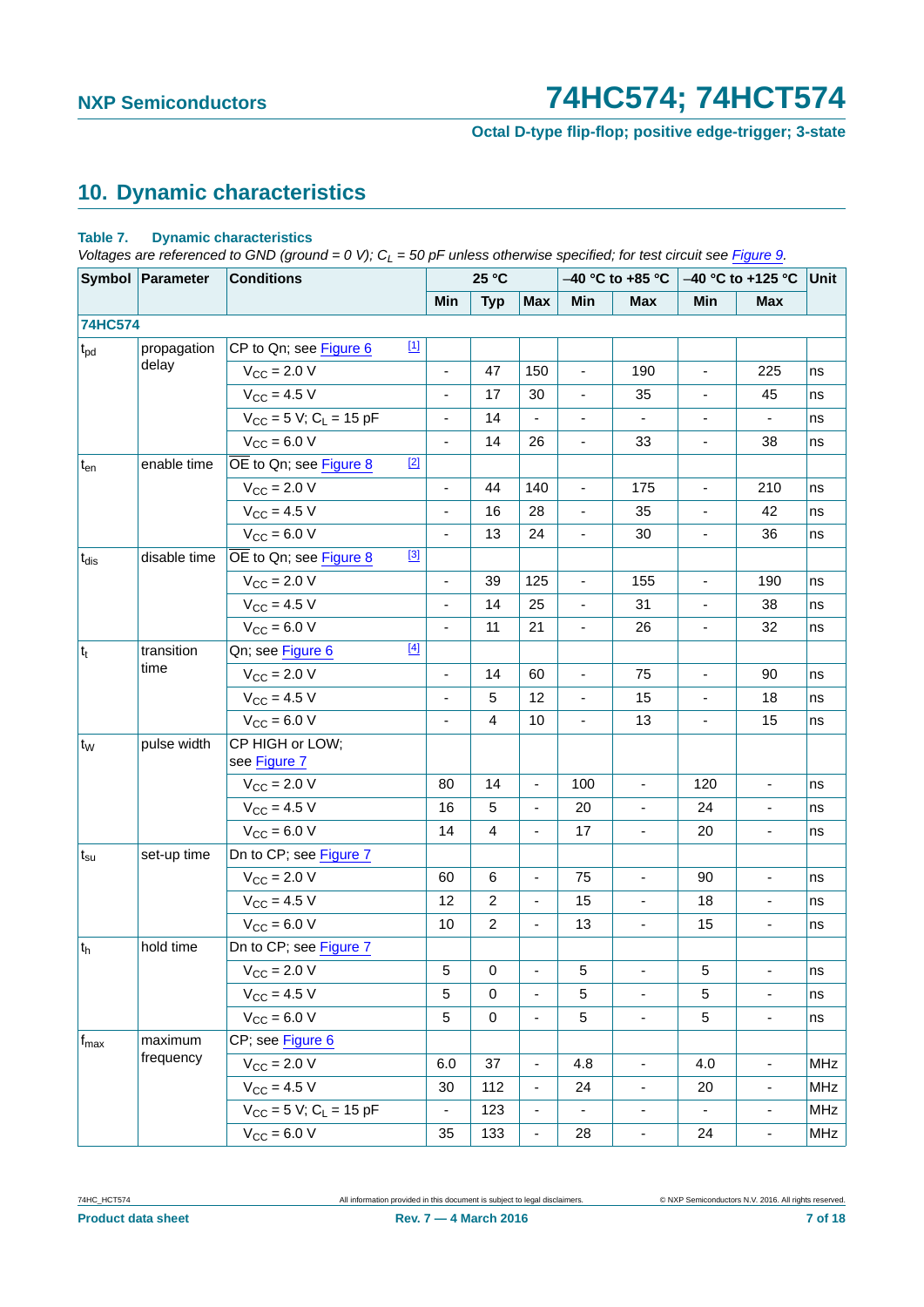#### **Octal D-type flip-flop; positive edge-trigger; 3-state**

|                   | Symbol Parameter                    | <b>Conditions</b>                                            |             |                          | 25 °C          |                |                | $-40$ °C to +85 °C       | -40 °C to +125 °C        |                | Unit       |
|-------------------|-------------------------------------|--------------------------------------------------------------|-------------|--------------------------|----------------|----------------|----------------|--------------------------|--------------------------|----------------|------------|
|                   |                                     |                                                              |             | <b>Min</b>               | <b>Typ</b>     | <b>Max</b>     | Min            | <b>Max</b>               | Min                      | <b>Max</b>     |            |
| $C_{PD}$          | power<br>dissipation<br>capacitance | $C_L = 50$ pF; f = 1 MHz;<br>$V_1$ = GND to $V_{CC}$         | $[5]$       |                          | 22             |                |                |                          |                          |                | pF         |
| <b>74HCT574</b>   |                                     |                                                              |             |                          |                |                |                |                          |                          |                |            |
| $t_{pd}$          | propagation                         | CP to Qn; see Figure 6                                       | $\boxed{1}$ |                          |                |                |                |                          |                          |                |            |
|                   | delay                               | $V_{CC}$ = 4.5 V                                             |             |                          | 18             | 33             | $\blacksquare$ | 41                       | ÷,                       | 50             | ns         |
|                   |                                     | $V_{CC}$ = 5 V; C <sub>L</sub> = 15 pF                       |             |                          | 15             |                |                | ä,                       | $\overline{\phantom{m}}$ | ä,             | ns         |
| $t_{en}$          | enable time                         | OE to Qn; see Figure 8                                       | $[2]$       |                          |                |                |                |                          |                          |                |            |
|                   |                                     | $V_{CC} = 4.5 V$                                             |             | $\blacksquare$           | 19             | 33             | $\blacksquare$ | 41                       | ÷,                       | 50             | ns         |
| t <sub>dis</sub>  | disable time                        | OE to Qn; see Figure 8                                       | $[3]$       |                          |                |                |                |                          |                          |                |            |
|                   |                                     | $V_{CC} = 4.5 V$                                             |             | $\blacksquare$           | 16             | 28             | $\blacksquare$ | 35                       | ä,                       | 42             | ns         |
| $ t_t $           | transition                          | Qn; see Figure 6                                             | $[4]$       |                          |                |                |                |                          |                          |                |            |
|                   | time                                | $V_{\text{CC}} = 4.5 V$                                      |             | $\blacksquare$           | 5              | 12             | $\blacksquare$ | 15                       | $\blacksquare$           | 18             | ns         |
| $t_W$             | pulse width                         | CP HIGH or LOW;<br>see Figure 7                              |             |                          |                |                |                |                          |                          |                |            |
|                   |                                     | $V_{CC} = 4.5 V$                                             |             | 16                       | $\overline{7}$ |                | 20             | ÷,                       | 24                       |                | ns         |
| $t_{\rm su}$      | set-up time                         | Dn to CP; see Figure 7                                       |             |                          |                |                |                |                          |                          |                |            |
|                   |                                     | $V_{\rm CC} = 4.5 V$                                         |             | 12                       | 3              | L.             | 15             | ÷,                       | 18                       | ä,             | ns         |
| $ t_{h} $         | hold time                           | Dn to CP; see Figure 7                                       |             |                          |                |                |                |                          |                          |                |            |
|                   |                                     | $V_{CC} = 4.5 V$                                             |             | 5                        | $-1$           | $\blacksquare$ | 5              | ÷,                       | 5                        | ÷,             | ns         |
| $f_{\text{max}}$  | maximum                             | CP; see Figure 6                                             |             |                          |                |                |                |                          |                          |                |            |
|                   | frequency                           | $V_{CC} = 4.5 V$                                             |             | 30                       | 69             | $\blacksquare$ | 24             | ÷,                       | 20                       | ä,             | MHz        |
|                   |                                     | $V_{CC}$ = 5 V; C <sub>1</sub> = 15 pF                       |             | $\blacksquare$           | 76             |                | $\blacksquare$ | $\overline{\phantom{0}}$ | $\blacksquare$           | $\blacksquare$ | <b>MHz</b> |
| $C_{\mathsf{PD}}$ | power<br>dissipation<br>capacitance | $C_1 = 50$ pF; f = 1 MHz;<br>$V_1$ = GND to $V_{CC}$ – 1.5 V | [5]         | $\overline{\phantom{a}}$ | 25             |                |                |                          | ä,                       | ÷,             | pF         |

#### **Table 7. Dynamic characteristics** *…continued*

*Voltages are referenced to GND (ground = 0 V);*  $C_L = 50$  pF unless otherwise specified; for test circuit see Figure 9.

<span id="page-7-0"></span>[1]  $t_{\text{od}}$  is the same as  $t_{\text{PLH}}$  and  $t_{\text{PHL}}$ .

- <span id="page-7-1"></span>[2]  $t_{en}$  is the same as  $t_{PZH}$  and  $t_{PZL}$ .
- <span id="page-7-2"></span>[3]  $t_{dis}$  is the same as  $t_{PLZ}$  and  $t_{PHZ}$ .
- <span id="page-7-3"></span>[4]  $t_f$  is the same as  $t_{THI}$  and  $t_{THF}$ .
- <span id="page-7-4"></span>[5] C<sub>PD</sub> is used to determine the dynamic power dissipation (P<sub>D</sub> in  $\mu$ W).  $P_D = C_{PD} \times V_{CC}^2 \times f_i \times N + \Sigma (C_L \times V_{CC}^2 \times f_o)$  where: f<sub>i</sub> = input frequency in MHz;  $f<sub>o</sub>$  = output frequency in MHz;  $C_L$  = output load capacitance in pF;  $V_{CC}$  = supply voltage in V;

 $N =$  number of inputs switching;

 $\sum (C_L \times V_{CC}^2 \times f_0)$  = sum of outputs.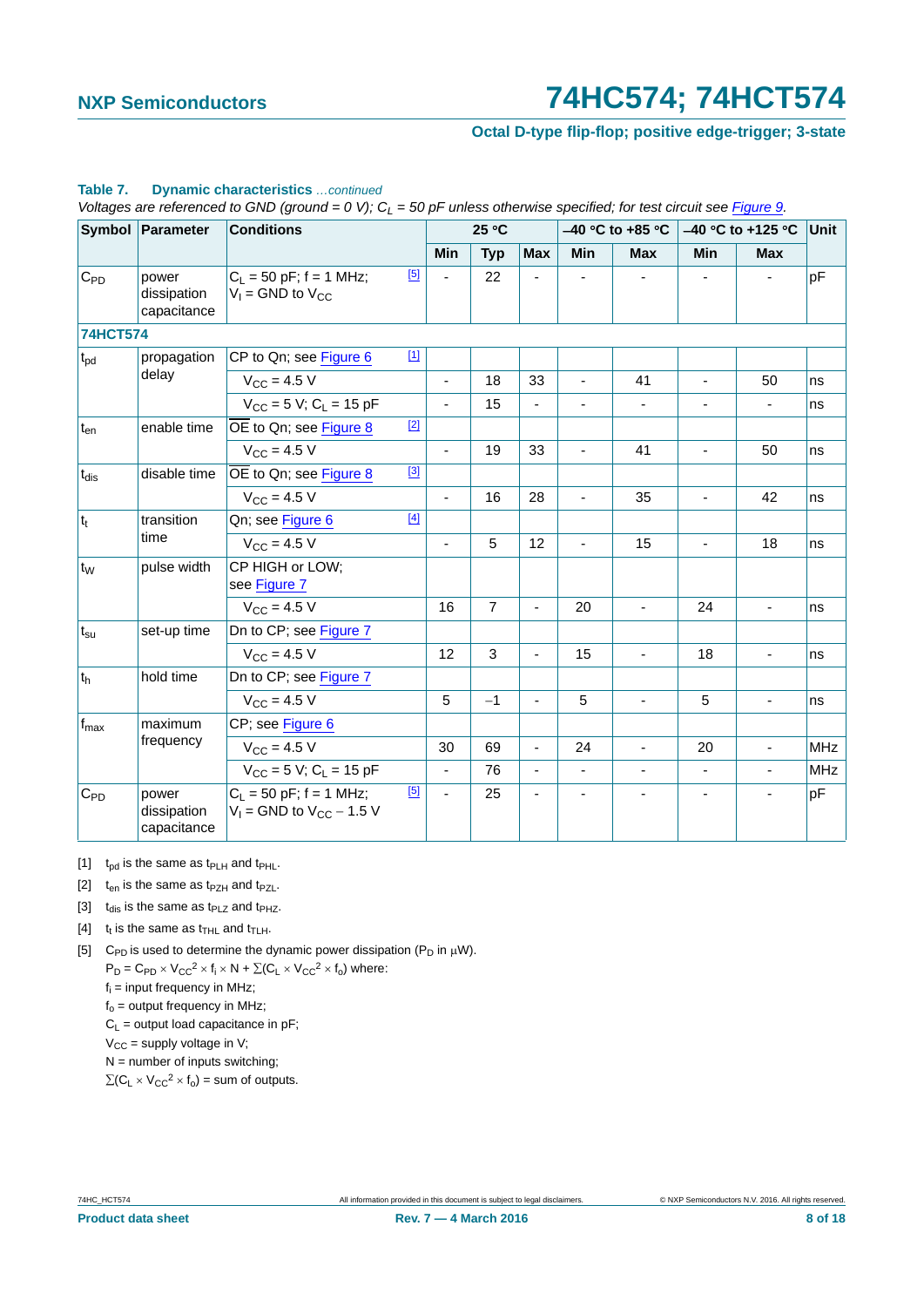**Octal D-type flip-flop; positive edge-trigger; 3-state**

### <span id="page-8-2"></span>**11. Waveforms**



<span id="page-8-1"></span><span id="page-8-0"></span>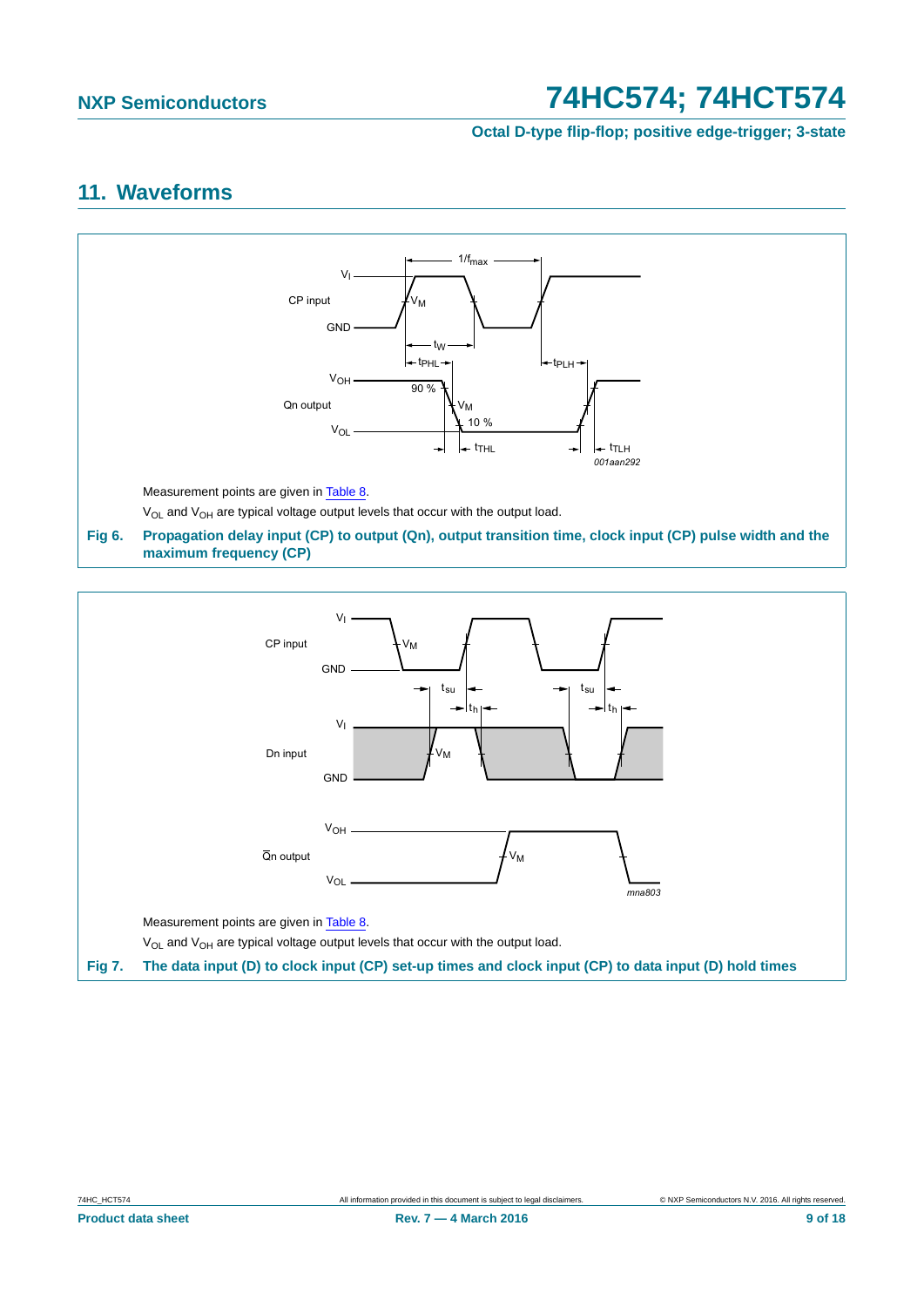### **Octal D-type flip-flop; positive edge-trigger; 3-state**



#### <span id="page-9-1"></span><span id="page-9-0"></span>**Table 8. Measurement points**

| Type     | Input       | <b>Output</b> |             |                 |  |  |  |  |  |
|----------|-------------|---------------|-------------|-----------------|--|--|--|--|--|
|          | $V_M$       | Vм            | $V_{\rm X}$ | 'V <sub>v</sub> |  |  |  |  |  |
| 74HC574  | $0.5V_{CC}$ | $0.5V_{CC}$   | $0.1V_{CC}$ | $0.9V_{CC}$     |  |  |  |  |  |
| 74HCT574 | 1.3V        | 1.3V          | $0.1V_{CC}$ | $0.9V_{CC}$     |  |  |  |  |  |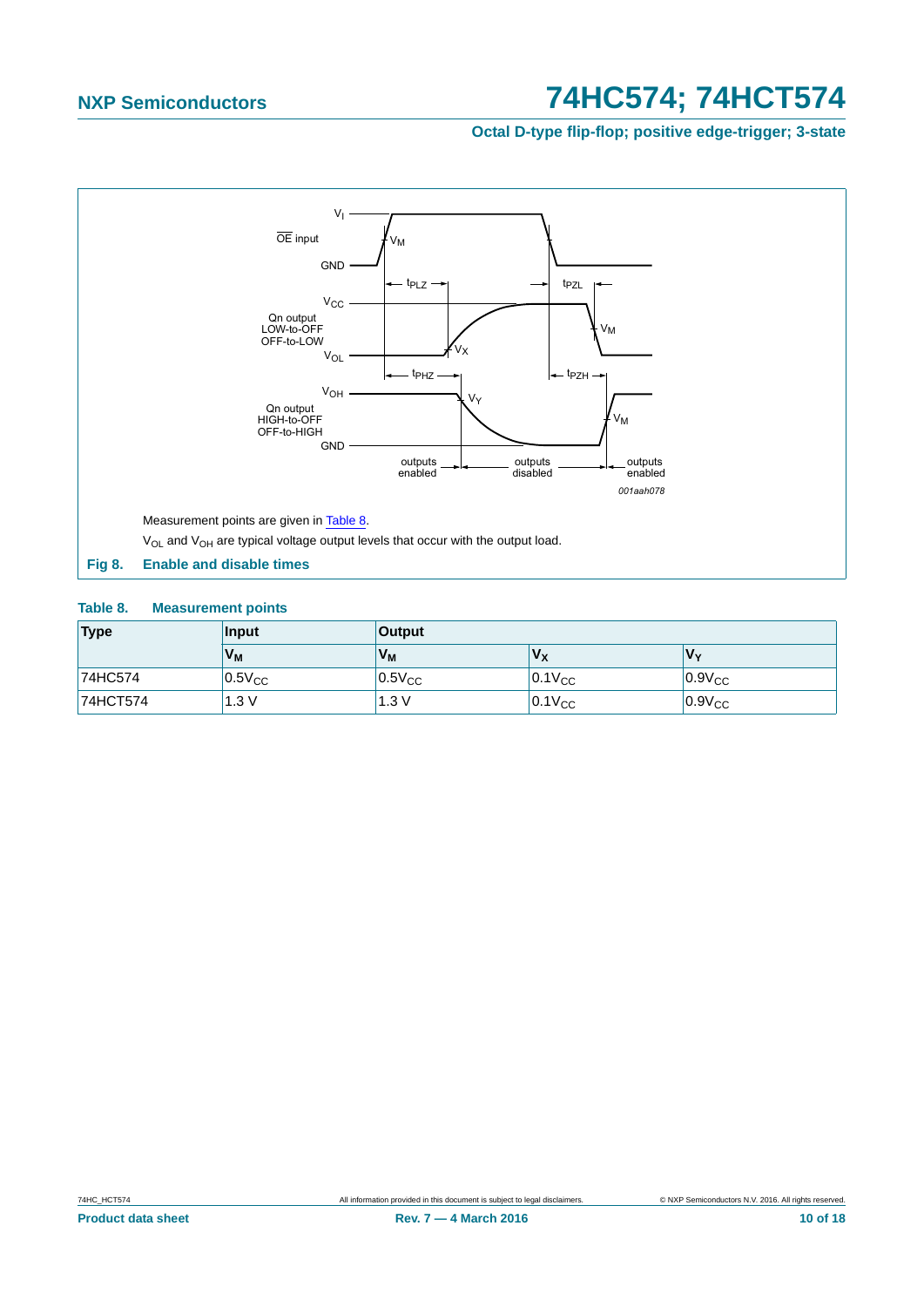### **Octal D-type flip-flop; positive edge-trigger; 3-state**



#### <span id="page-10-1"></span><span id="page-10-0"></span>**Table 9. Test data**

| <b>Type</b> | Input           |              | Load         |              | S1 position       |             |                                     |  |
|-------------|-----------------|--------------|--------------|--------------|-------------------|-------------|-------------------------------------|--|
|             | $V_{1}$         | $ t_r, t_f $ | $C_{L}$      | $R_L$        | <b>TPHL, TPLH</b> | 'tpzh, tphz | t <sub>PZL</sub> , t <sub>PLZ</sub> |  |
| 74HC574     | V <sub>CC</sub> | 6 ns         | 15 pF, 50 pF | 1 k $\Omega$ | open              | <b>GND</b>  | V <sub>CC</sub>                     |  |
| 74HCT574    | 3V              | 6 ns         | 15 pF, 50 pF | 1 k $\Omega$ | open              | <b>GND</b>  | 'V <sub>CC</sub>                    |  |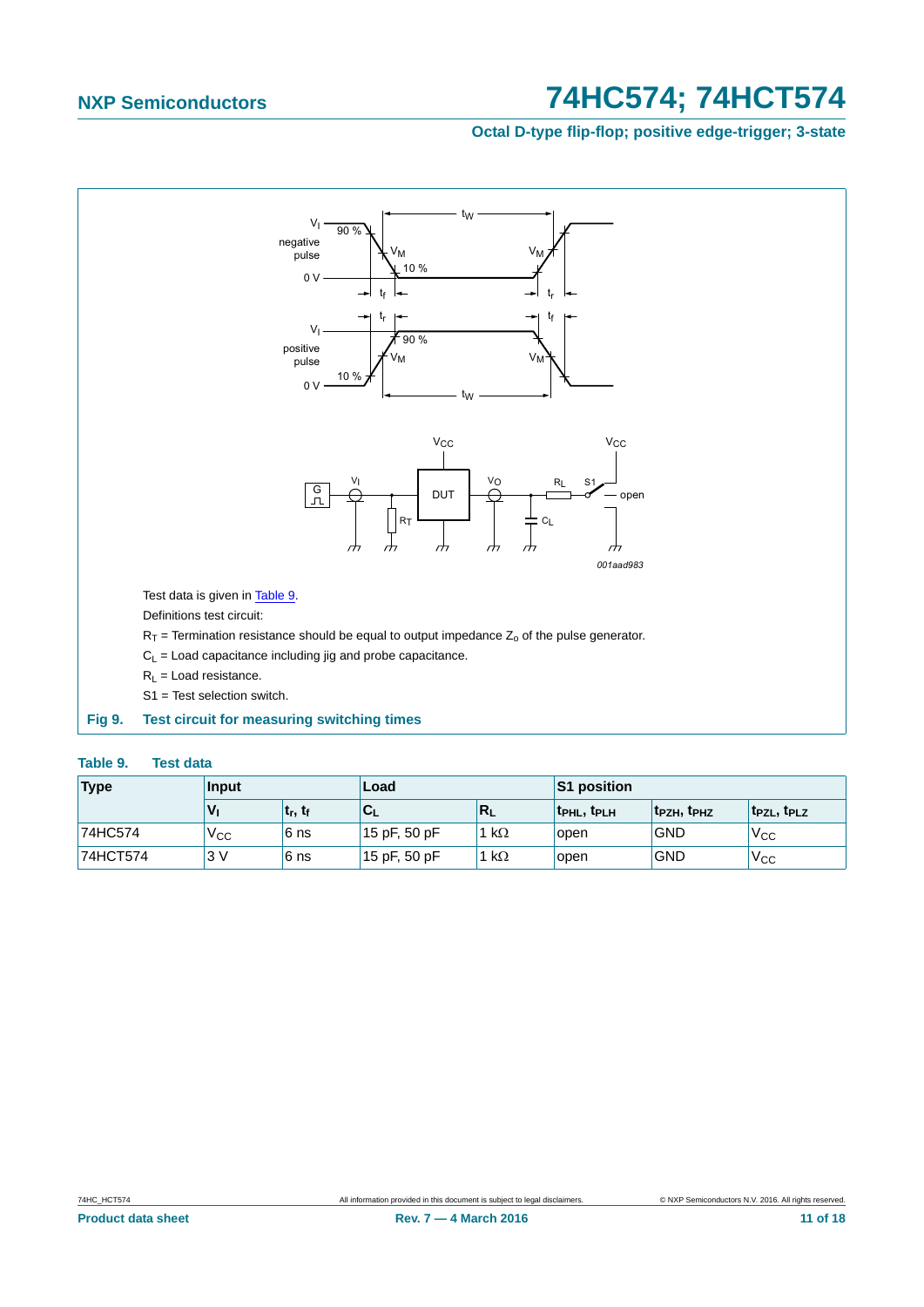#### **NXP Semiconductors**

# 74HC574; 74HCT574

Octal D-type flip-flop; positive edge-trigger; 3-state

### <span id="page-11-0"></span>12. Package outline



#### Fig 10. Package outline SOT163-1 (SO20)

74HC\_HCT574 **Product data sheet**  © NXP Semiconductors N.V. 2016. All rights reserved.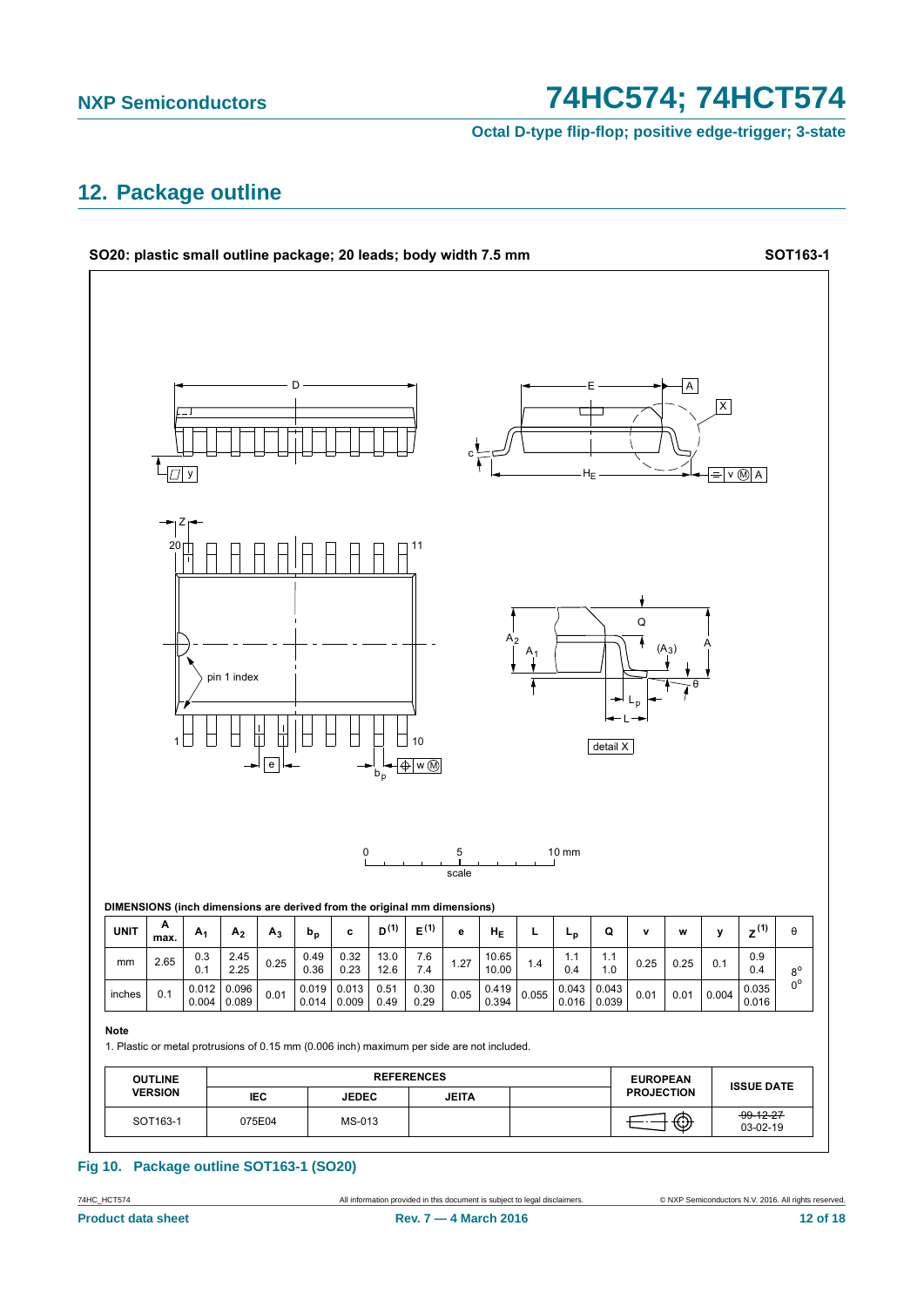# 74HC574; 74HCT574

Octal D-type flip-flop; positive edge-trigger; 3-state



#### Fig 11. Package outline SOT339-1 (SSOP20)

74HC\_HCT574 **Product data sheet**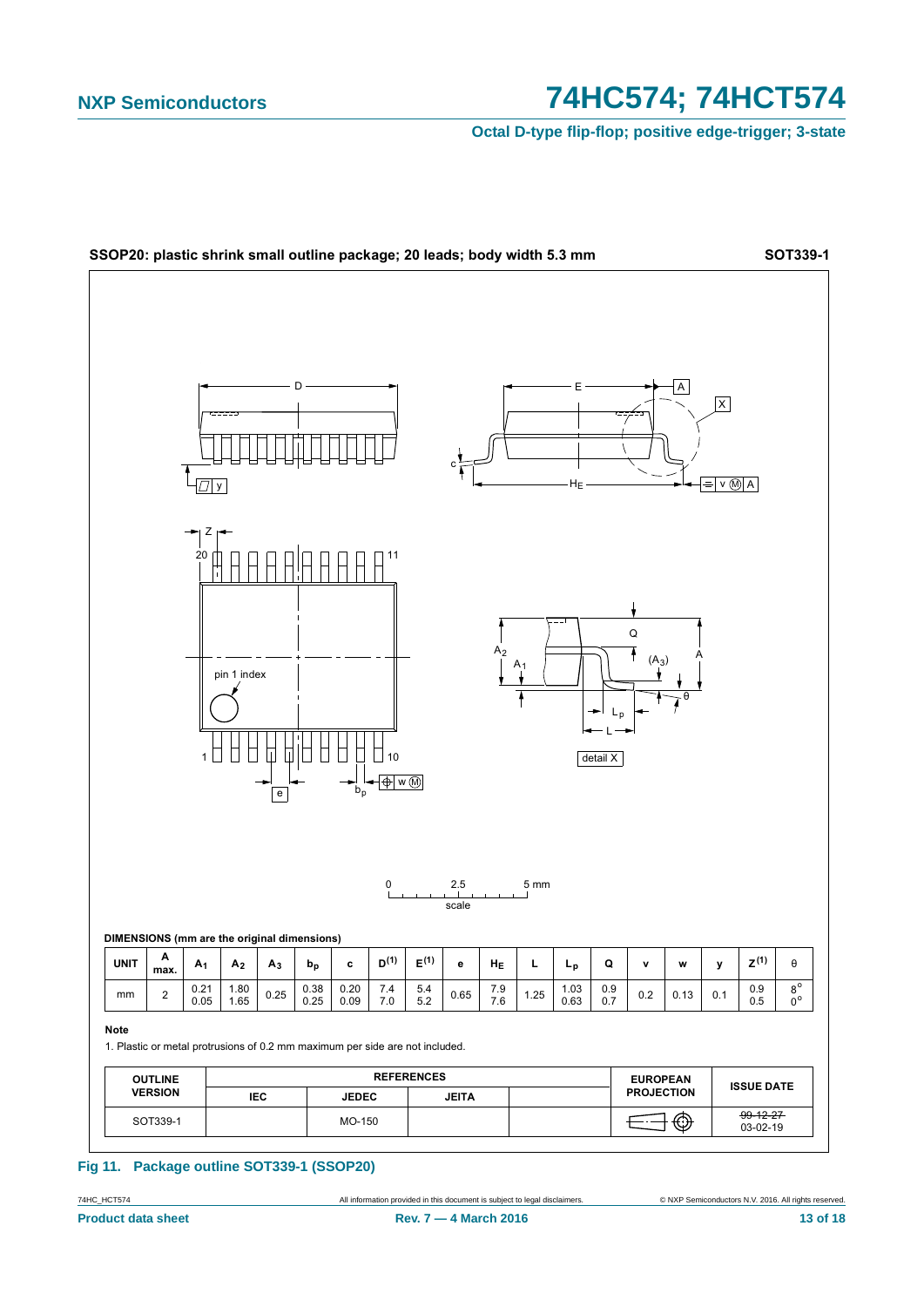# 74HC574; 74HCT574

Octal D-type flip-flop; positive edge-trigger; 3-state



#### Fig 12. Package outline SOT360-1 (TSSOP20)

74HC\_HCT574 **Product data sheet**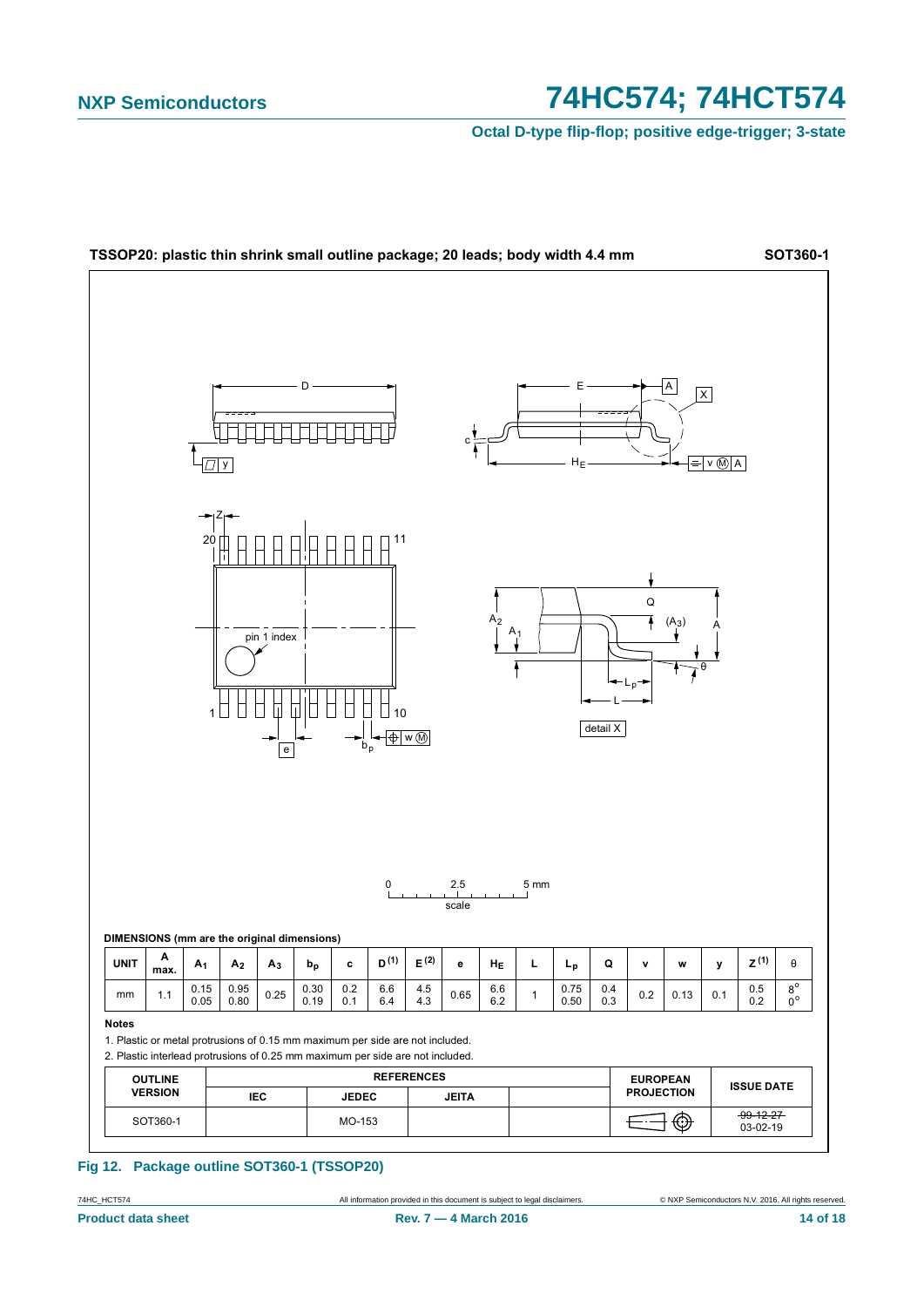**Octal D-type flip-flop; positive edge-trigger; 3-state**

# <span id="page-14-0"></span>**13. Abbreviations**

| <b>Abbreviations</b><br>Table 10. |                                         |  |  |  |
|-----------------------------------|-----------------------------------------|--|--|--|
| Acronym                           | <b>Description</b>                      |  |  |  |
| <b>CMOS</b>                       | Complementary Metal Oxide Semiconductor |  |  |  |
| DUT                               | Device Under Test                       |  |  |  |
| <b>ESD</b>                        | ElectroStatic Discharge                 |  |  |  |
| <b>HBM</b>                        | Human Body Model                        |  |  |  |
| <b>MM</b>                         | Machine Model                           |  |  |  |
| <b>TTL</b>                        | Transistor-Transistor Logic             |  |  |  |

# <span id="page-14-1"></span>**14. Revision history**

### **Table 11. Revision history**

| <b>Document ID</b>  | Release date         | Data sheet status                                                           | <b>Change notice</b> | <b>Supersedes</b>   |
|---------------------|----------------------|-----------------------------------------------------------------------------|----------------------|---------------------|
| 74HC_HCT574 v.7     | 20160304             | Product data sheet                                                          |                      | 74HC_HCT574 v.6     |
| Modifications:      |                      | Type numbers 74HC574N and 74HCT574N (SOT146-1) removed.                     |                      |                     |
| 74HC_HCT574 v.6     | 20150126             | Product data sheet                                                          |                      | 74HC HCT574 v.5     |
| Modifications:      |                      | Table 7: Power dissipation capacitance condition for 74HCT574 is corrected. |                      |                     |
| 74HC HCT574 v.5     | 20120425             | Product data sheet                                                          |                      | 74HC HCT574 v.4     |
| Modifications:      |                      | • $V_X$ and $V_Y$ measurement points added to Table 8.                      |                      |                     |
| 74HC HCT574 v.4     | 20111219             | Product data sheet                                                          |                      | 74HC HCT574 v.3     |
| Modifications:      | Legal pages updated. |                                                                             |                      |                     |
| 74HC HCT574 v.3     | 20101215             | Product data sheet                                                          |                      | 74HC_HCT574_CNV v.2 |
| 74HC_HCT574_CNV v.2 | 19970827             | Product specification                                                       |                      |                     |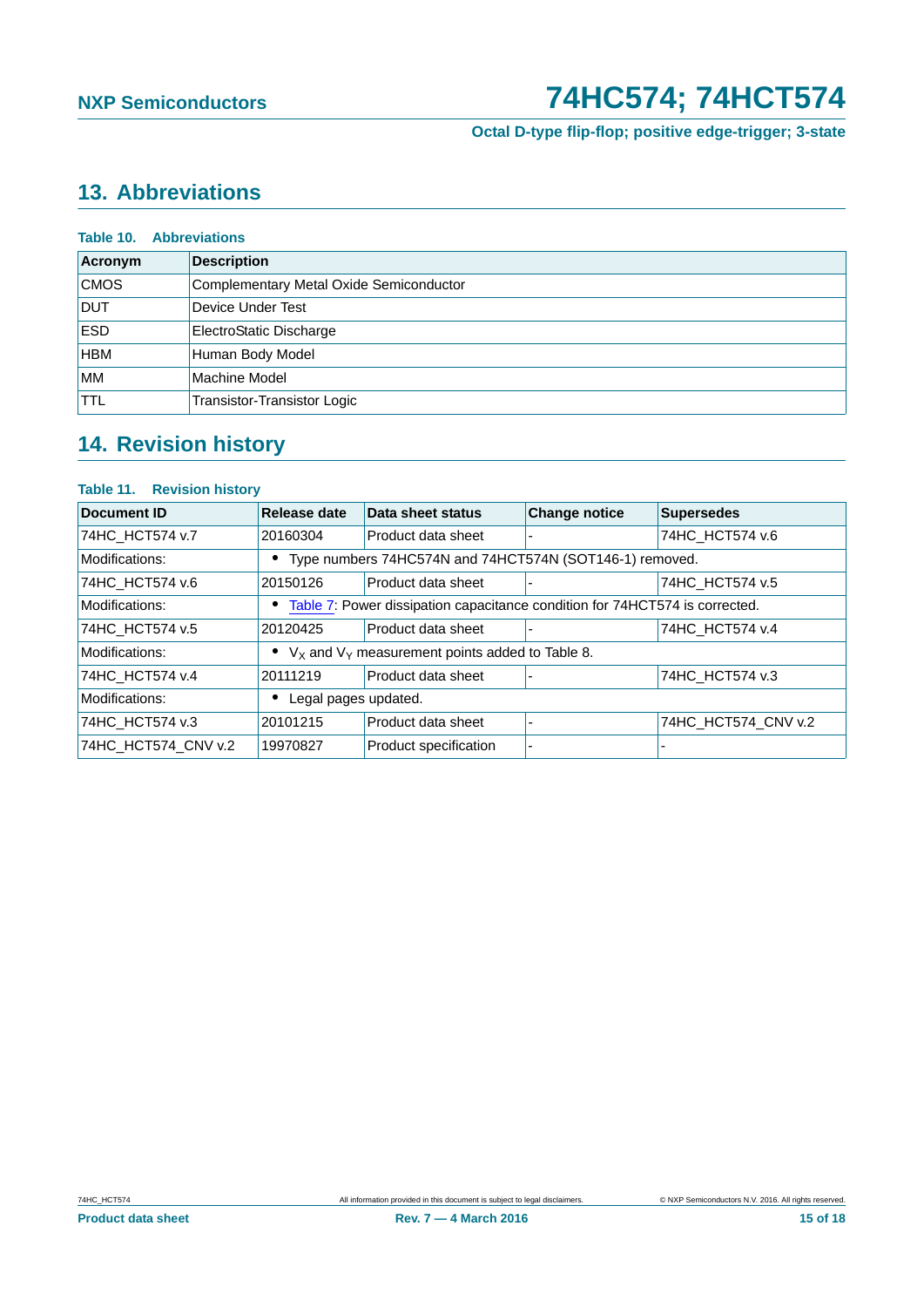**Octal D-type flip-flop; positive edge-trigger; 3-state**

### <span id="page-15-3"></span>**15. Legal information**

#### <span id="page-15-4"></span>**15.1 Data sheet status**

| Document status[1][2]          | <b>Product status</b> <sup>[3]</sup> | <b>Definition</b>                                                                     |
|--------------------------------|--------------------------------------|---------------------------------------------------------------------------------------|
| Objective [short] data sheet   | Development                          | This document contains data from the objective specification for product development. |
| Preliminary [short] data sheet | Qualification                        | This document contains data from the preliminary specification.                       |
| Product [short] data sheet     | Production                           | This document contains the product specification.                                     |

<span id="page-15-0"></span>[1] Please consult the most recently issued document before initiating or completing a design.

<span id="page-15-1"></span>[2] The term 'short data sheet' is explained in section "Definitions".

<span id="page-15-2"></span>[3] The product status of device(s) described in this document may have changed since this document was published and may differ in case of multiple devices. The latest product status<br>information is available on the Intern

#### <span id="page-15-5"></span>**15.2 Definitions**

**Draft —** The document is a draft version only. The content is still under internal review and subject to formal approval, which may result in modifications or additions. NXP Semiconductors does not give any representations or warranties as to the accuracy or completeness of information included herein and shall have no liability for the consequences of use of such information.

**Short data sheet —** A short data sheet is an extract from a full data sheet with the same product type number(s) and title. A short data sheet is intended for quick reference only and should not be relied upon to contain detailed and full information. For detailed and full information see the relevant full data sheet, which is available on request via the local NXP Semiconductors sales office. In case of any inconsistency or conflict with the short data sheet, the full data sheet shall prevail.

**Product specification —** The information and data provided in a Product data sheet shall define the specification of the product as agreed between NXP Semiconductors and its customer, unless NXP Semiconductors and customer have explicitly agreed otherwise in writing. In no event however, shall an agreement be valid in which the NXP Semiconductors product is deemed to offer functions and qualities beyond those described in the Product data sheet.

### <span id="page-15-6"></span>**15.3 Disclaimers**

**Limited warranty and liability —** Information in this document is believed to be accurate and reliable. However, NXP Semiconductors does not give any representations or warranties, expressed or implied, as to the accuracy or completeness of such information and shall have no liability for the consequences of use of such information. NXP Semiconductors takes no responsibility for the content in this document if provided by an information source outside of NXP Semiconductors.

In no event shall NXP Semiconductors be liable for any indirect, incidental, punitive, special or consequential damages (including - without limitation - lost profits, lost savings, business interruption, costs related to the removal or replacement of any products or rework charges) whether or not such damages are based on tort (including negligence), warranty, breach of contract or any other legal theory.

Notwithstanding any damages that customer might incur for any reason whatsoever, NXP Semiconductors' aggregate and cumulative liability towards customer for the products described herein shall be limited in accordance with the *Terms and conditions of commercial sale* of NXP Semiconductors.

**Right to make changes —** NXP Semiconductors reserves the right to make changes to information published in this document, including without limitation specifications and product descriptions, at any time and without notice. This document supersedes and replaces all information supplied prior to the publication hereof.

**Suitability for use —** NXP Semiconductors products are not designed, authorized or warranted to be suitable for use in life support, life-critical or safety-critical systems or equipment, nor in applications where failure or malfunction of an NXP Semiconductors product can reasonably be expected to result in personal injury, death or severe property or environmental damage. NXP Semiconductors and its suppliers accept no liability for inclusion and/or use of NXP Semiconductors products in such equipment or applications and therefore such inclusion and/or use is at the customer's own risk.

**Applications —** Applications that are described herein for any of these products are for illustrative purposes only. NXP Semiconductors makes no representation or warranty that such applications will be suitable for the specified use without further testing or modification.

Customers are responsible for the design and operation of their applications and products using NXP Semiconductors products, and NXP Semiconductors accepts no liability for any assistance with applications or customer product design. It is customer's sole responsibility to determine whether the NXP Semiconductors product is suitable and fit for the customer's applications and products planned, as well as for the planned application and use of customer's third party customer(s). Customers should provide appropriate design and operating safeguards to minimize the risks associated with their applications and products.

NXP Semiconductors does not accept any liability related to any default, damage, costs or problem which is based on any weakness or default in the customer's applications or products, or the application or use by customer's third party customer(s). Customer is responsible for doing all necessary testing for the customer's applications and products using NXP Semiconductors products in order to avoid a default of the applications and the products or of the application or use by customer's third party customer(s). NXP does not accept any liability in this respect.

**Limiting values —** Stress above one or more limiting values (as defined in the Absolute Maximum Ratings System of IEC 60134) will cause permanent damage to the device. Limiting values are stress ratings only and (proper) operation of the device at these or any other conditions above those given in the Recommended operating conditions section (if present) or the Characteristics sections of this document is not warranted. Constant or repeated exposure to limiting values will permanently and irreversibly affect the quality and reliability of the device.

**Terms and conditions of commercial sale —** NXP Semiconductors products are sold subject to the general terms and conditions of commercial sale, as published at<http://www.nxp.com/profile/terms>, unless otherwise agreed in a valid written individual agreement. In case an individual agreement is concluded only the terms and conditions of the respective agreement shall apply. NXP Semiconductors hereby expressly objects to applying the customer's general terms and conditions with regard to the purchase of NXP Semiconductors products by customer.

**No offer to sell or license —** Nothing in this document may be interpreted or construed as an offer to sell products that is open for acceptance or the grant, conveyance or implication of any license under any copyrights, patents or other industrial or intellectual property rights.

74HC\_HCT574 All information provided in this document is subject to legal disclaimers. © NXP Semiconductors N.V. 2016. All rights reserved.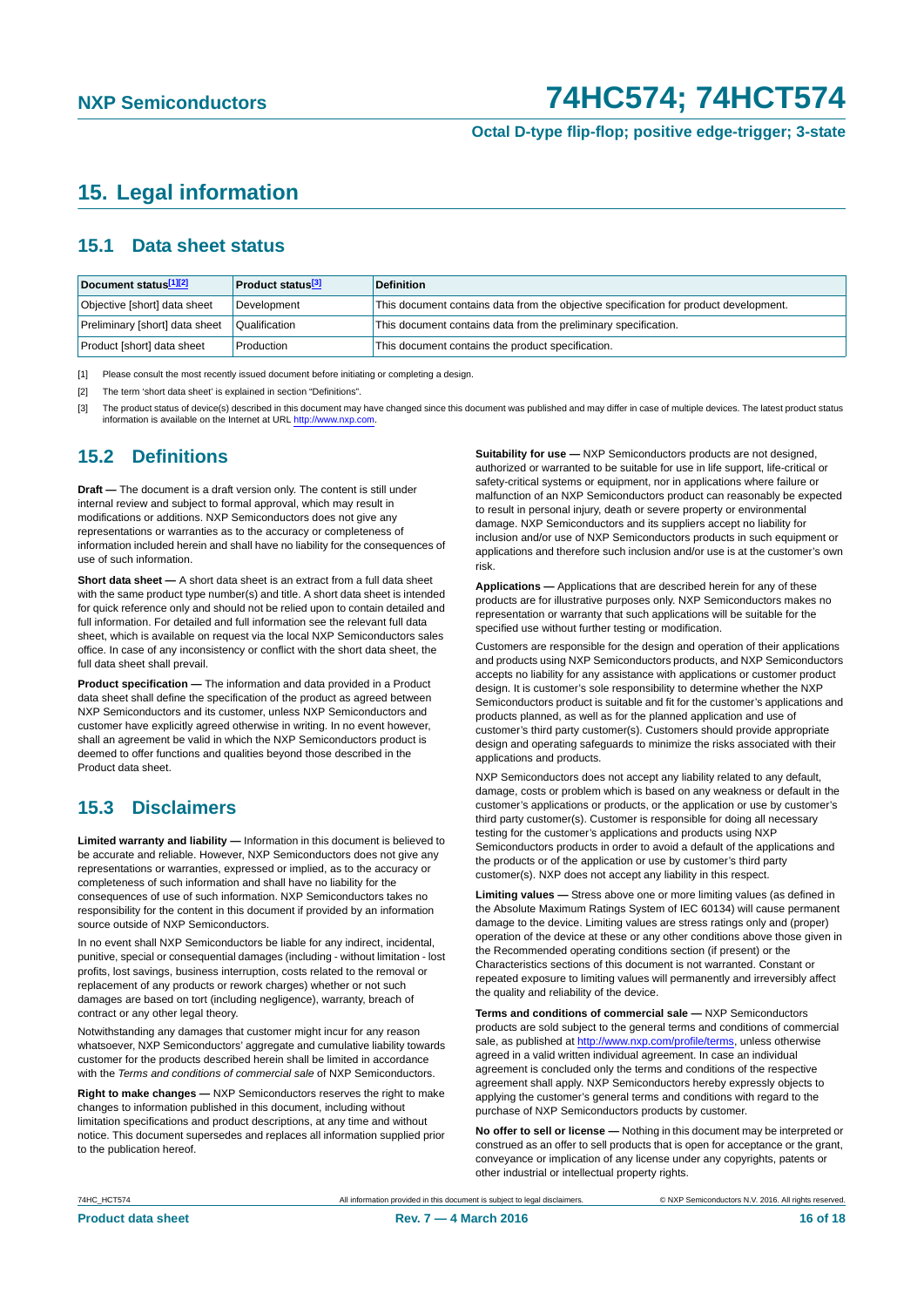#### **Octal D-type flip-flop; positive edge-trigger; 3-state**

**Export control —** This document as well as the item(s) described herein may be subject to export control regulations. Export might require a prior authorization from competent authorities.

**Non-automotive qualified products —** Unless this data sheet expressly states that this specific NXP Semiconductors product is automotive qualified, the product is not suitable for automotive use. It is neither qualified nor tested in accordance with automotive testing or application requirements. NXP Semiconductors accepts no liability for inclusion and/or use of non-automotive qualified products in automotive equipment or applications.

In the event that customer uses the product for design-in and use in automotive applications to automotive specifications and standards, customer (a) shall use the product without NXP Semiconductors' warranty of the product for such automotive applications, use and specifications, and (b) whenever customer uses the product for automotive applications beyond

#### NXP Semiconductors' specifications such use shall be solely at customer's own risk, and (c) customer fully indemnifies NXP Semiconductors for any liability, damages or failed product claims resulting from customer design and use of the product for automotive applications beyond NXP Semiconductors' standard warranty and NXP Semiconductors' product specifications.

**Translations —** A non-English (translated) version of a document is for reference only. The English version shall prevail in case of any discrepancy between the translated and English versions.

### <span id="page-16-0"></span>**15.4 Trademarks**

Notice: All referenced brands, product names, service names and trademarks are the property of their respective owners.

# <span id="page-16-1"></span>**16. Contact information**

For more information, please visit: **http://www.nxp.com**

For sales office addresses, please send an email to: **salesaddresses@nxp.com**